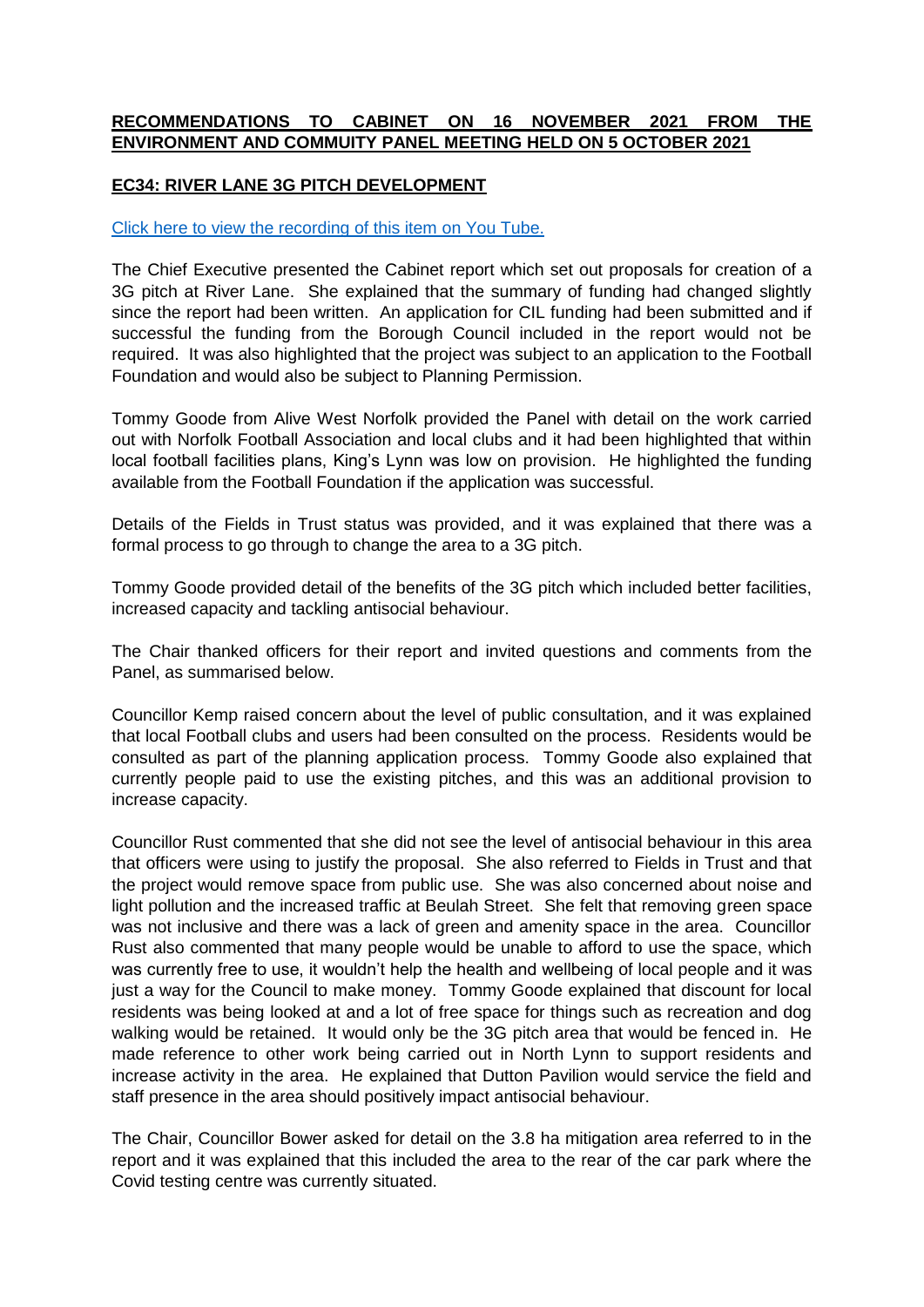Councillor de Whalley raised concerns relating to the 3.8 ha mitigation area and felt that this would be unsuitable for football or sport. He commented that there needed to be additional facilities, not a 3G pitch in place of an existing free to use pitch. He made reference to flooding in the area and the Green Infrastructure Plan which set out how we shouldn't target existing playing fields. He felt that an alternative site should be considered. He also asked if Hunstanton and Downham Market had been considered. Tommy Goode explained that more recreational space would be made available in the area and there were other pitches in the area that would be retained and available for hire, which were currently rarely used. He explained that drainage issues had been investigated and discussions had been held with the Internal Drainage Board.

Councillor Devereux felt that the proposals would improve the offer in the area and attract people to the underused area. He also reminded the Panel that the Norfolk Football Association had identified a lack of provision in the area. He asked what the lifespan of the pitch would be and if any specific drainage improvements would be required. Tommy Goode explained that the lifespan was 10-12 years, LED lights would be installed, and drainage would be looked at. He also explained that there were some Multi Use Games areas around the Borough and work was ongoing with the Purfleet Trust to try and encourage usage.

In response to a question from the Vice Chair, Councillor Bubb, it was explained that lighting would be on until 10pm at the latest and 3G pitches were designed that they could be used in all but severe weather.

Councillor Collop commented that more consultation with residents should take place. She also did not feel that the 3G pitch would last 10-12 years based on the state of the current 3G pitch which had been in situ for approximately three years. Tommy Goode explained that the 10-12 year lifespan was based on the specification from the Football Association.

In response to a question from Councillor Bullen regarding provision in Downham Market, it was explained that options would be looked at after this project.

Councillor Wilkinson asked if the costs of consultation and surveys had been considered and Tommy Goode explained that this would be picked up as part of the planning application process.

In response to a question from Councillor de Whalley it was explained that the 5-a-side pitches in the area were unsuitable for higher level sports and were more appropriate for recreational use or for younger children. Councillor Rust asked if the existing pitch could be upgraded to a 3G pitch instead and Tommy Goode explained that certain activities such as Hockey would not then be able to use it.

The Panel discussed the recommendation to Cabinet and Councillor de Whalley proposed that the Panel recommend to Cabinet that some form of public consultation with residents should be carried out and alternative sites should be looked at. The Panel discussed the proposed recommendation to Cabinet.

After being put to the vote the Panel agreed that the below be recommended to Cabinet.